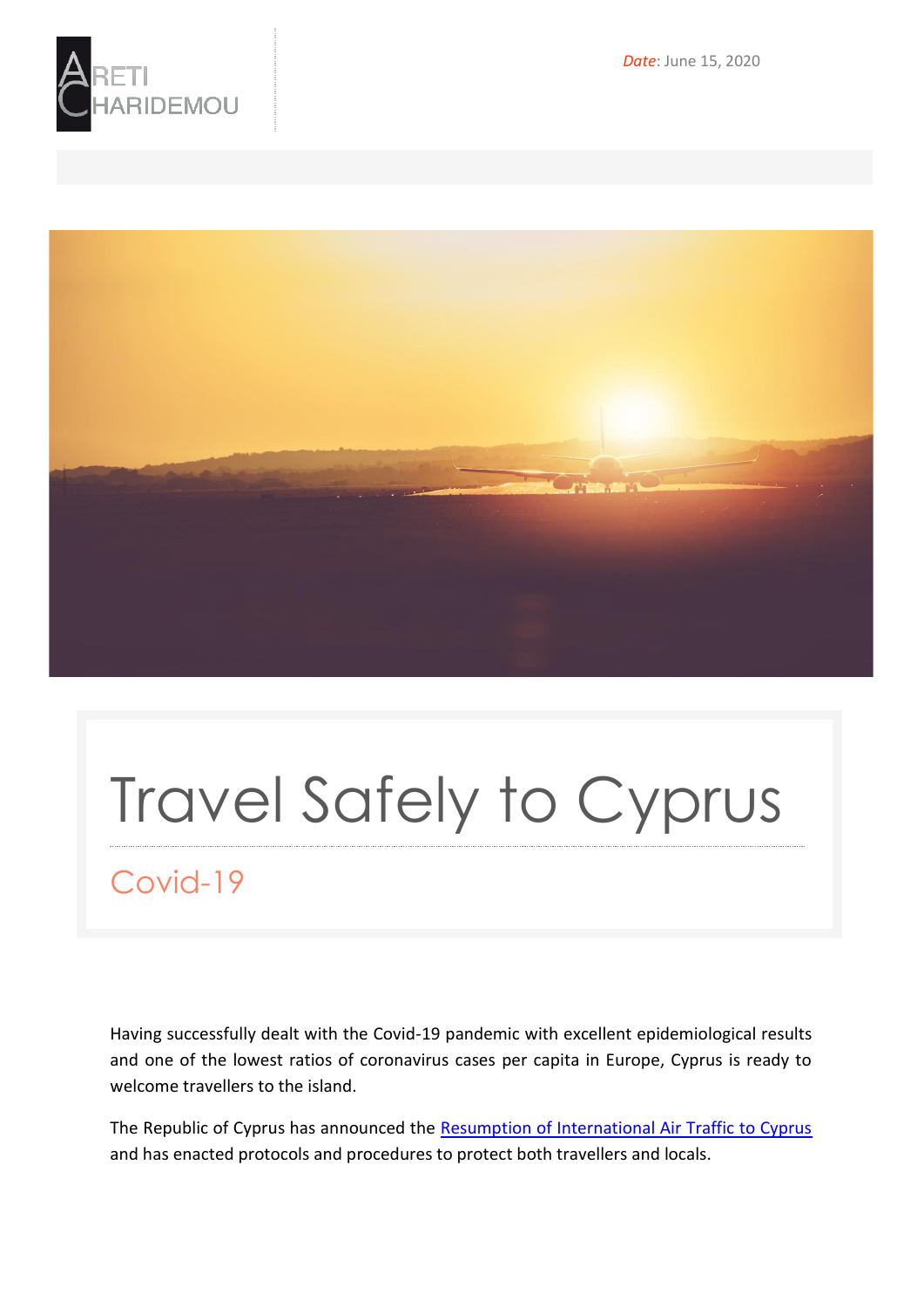To facilitate your travel arrangements to Cyprus, see below all necessary information required by the Health Authorities and the Republic of Cyprus.

As from June 9, 2020 international air travel to Cyprus, from several countries, will be permitted. "Source countries are divided into two categories, A and B, based on internationally available epidemiological data." Click [here](https://www.visitcyprus.com/index.php/en/cyprus-covid19-travel-protocol) to find the countries in each category. The list of countries will be reviewed and revaluated on a weekly basis.

#### **Do I need a COVID-19 PCR test certificate to travel to Cyprus?**

As of June 20, 2020, travellers flying from *Category A* countries will no longer be required to have a COVID-19 PCR test but those traveling from *Category B* must undertake the PCR test at the source country 72 hours before traveling. In this case, the PCR test certificate will be requested at the airport before onboarding and should also be displayed upon arrival in Cyprus.

### **What if my country of origin is unable to make Covid-19 CPR test available to the public?**

In this case a compulsory testing will be required upon arrival in Cyprus airports and the traveller will be borne with the cost. Until the test results are available travellers will be asked to self-isolate.

#### **What if my country of origin is not included neither in Category A or B?**

Travelling from countries not included in Category A or B is not permitted yet (even for transit travel) unless under exceptional circumstances and after prior approval by the Cyprus government.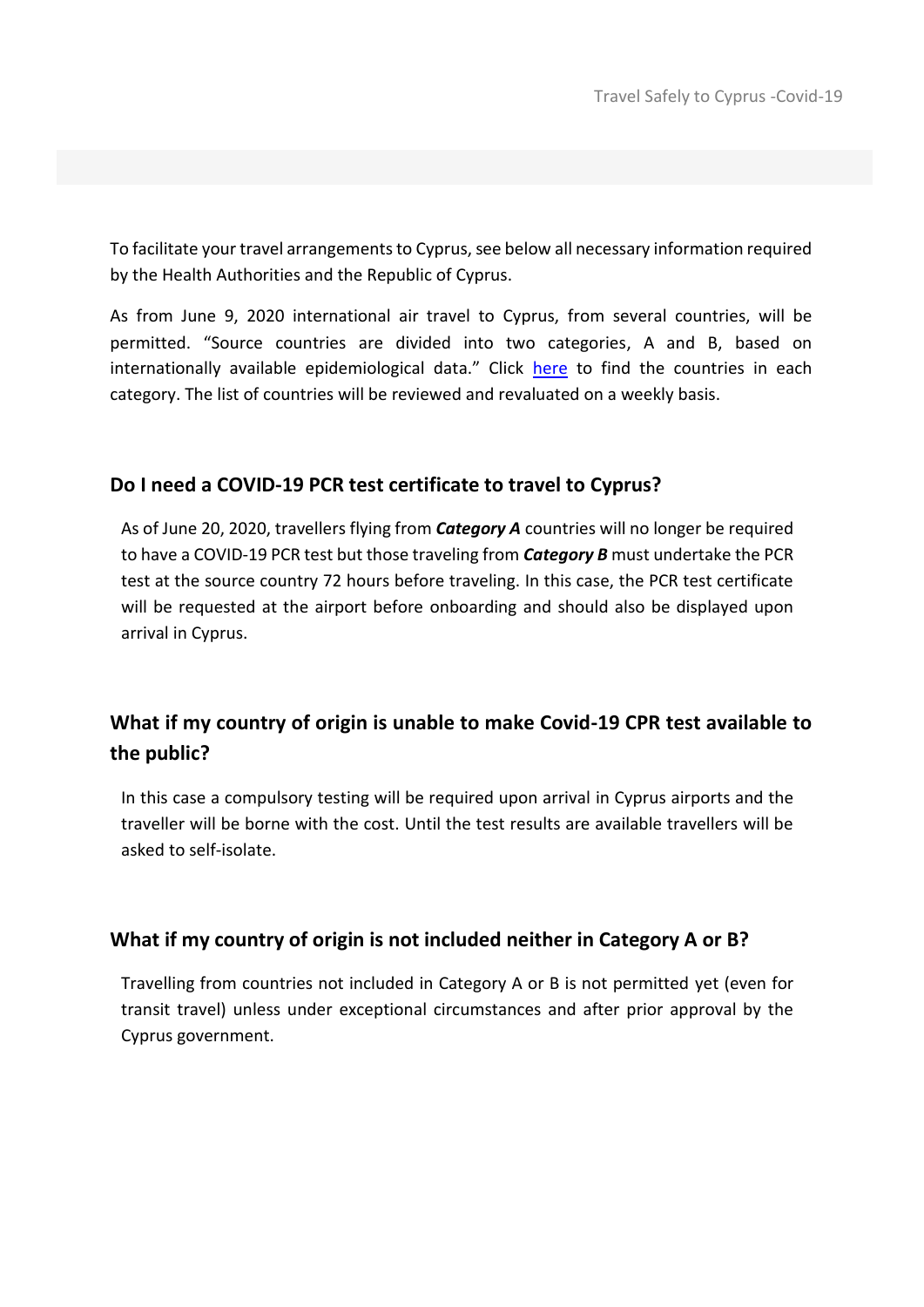#### **What documentation is needed to travel to Cyprus?**

Travellers need to fill-in the Covid-19 Travel Declaration which will be soon available on the Cyprus Ministry of Foreign Affairs website. Copies of the Covid-19 Travel Declaration will also be available at the airport's check-in counters. The filled-in form will be requested before onboarding and upon arrival in Cyprus.

Covid-19 Travel Declaration includes various questions and confirmations, for example: confirmation that the traveller has not been in a country other than those included in Category A & B, has not been in touch with a Covid-19 patient or has not shown any Covid-19 symptoms the last 72 hours. Also, it includes a disclaimer that the travel is taking place at a person's own responsibility and that upon return to the country of origin the traveller will notify the Health Authorities of Cyprus in case he/she experience Covid-19 symptoms 14 days after leaving Cyprus.

#### **What are the health and safety protocols during and after my flight to Cyprus?**

Prior boarding the PCR test certificates will be requested from the travellers. Travellers' temperature may be taken before onboarding and wearing masks during the flight might be compulsory.

After arriving in Cyprus, the travellers' temperature will be taken at boarder control.

#### **What protocols apply in Cyprus?**

In Cyprus health and safety protocols are enhanced on a general basis. They include measures such as physical distancing measures, face masks, frequent aeriation of all indoor areas and antibacterial gels in all indoor or outdoor establishments. Other protocols also apply for buses, taxis or other vehicles, for archaeological sites, museums, diving sites, for swimming pools and beaches, for all hospitality, accommodation and entertainment establishments.